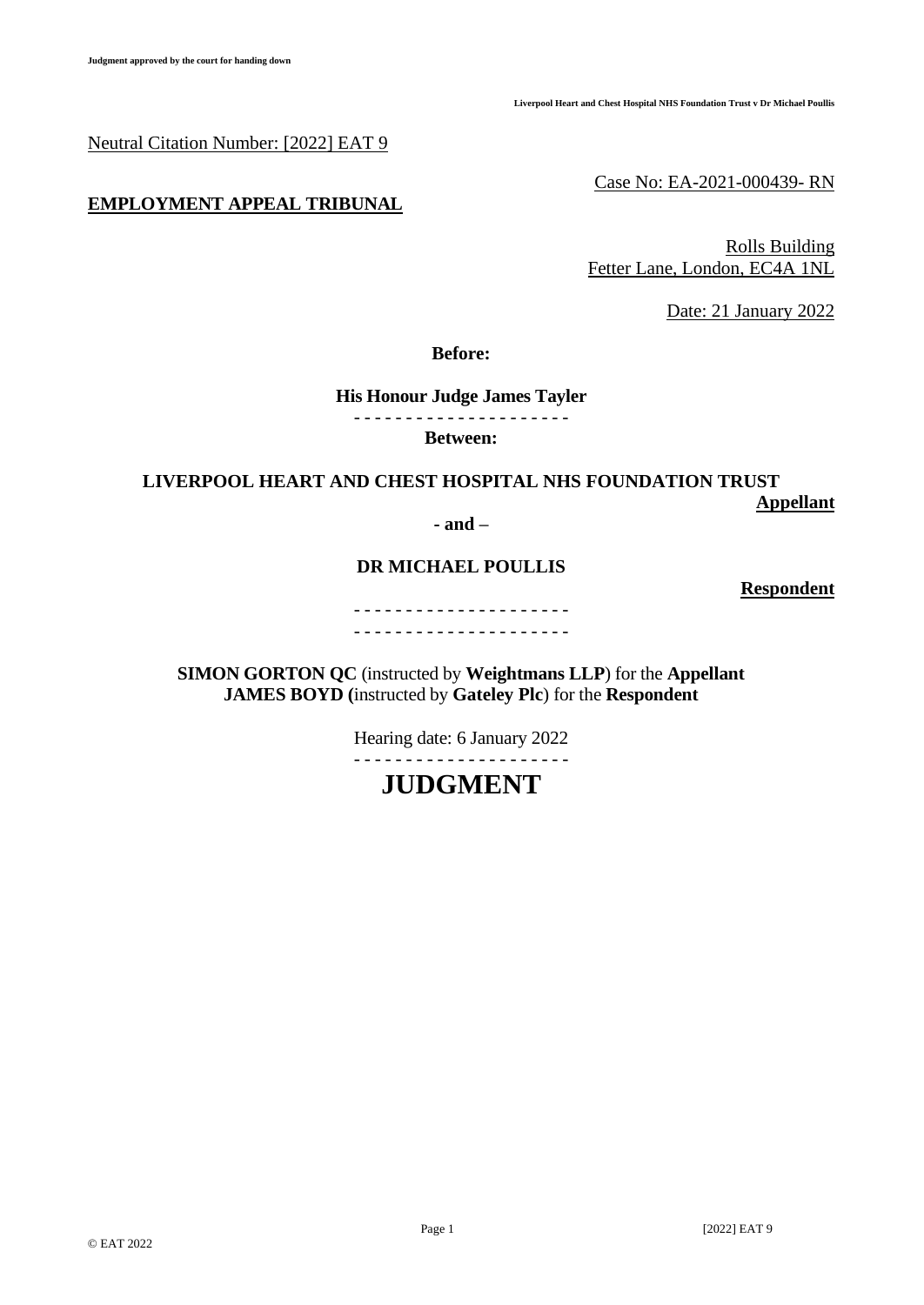# **SUMMARY**

# **Practice and Procedure**

The employment judge failed to identify a material change of circumstances that would allow his decision to "cancel" the listing of a preliminary hearing to consider a deposit order application. The appeal was allowed. Discussion of whether it is correct to treat the question of whether there has been a material change of circumstances as "jurisdictional", the care to be taken in listing preliminary hearings and the possibility of so doing on a provisional basis.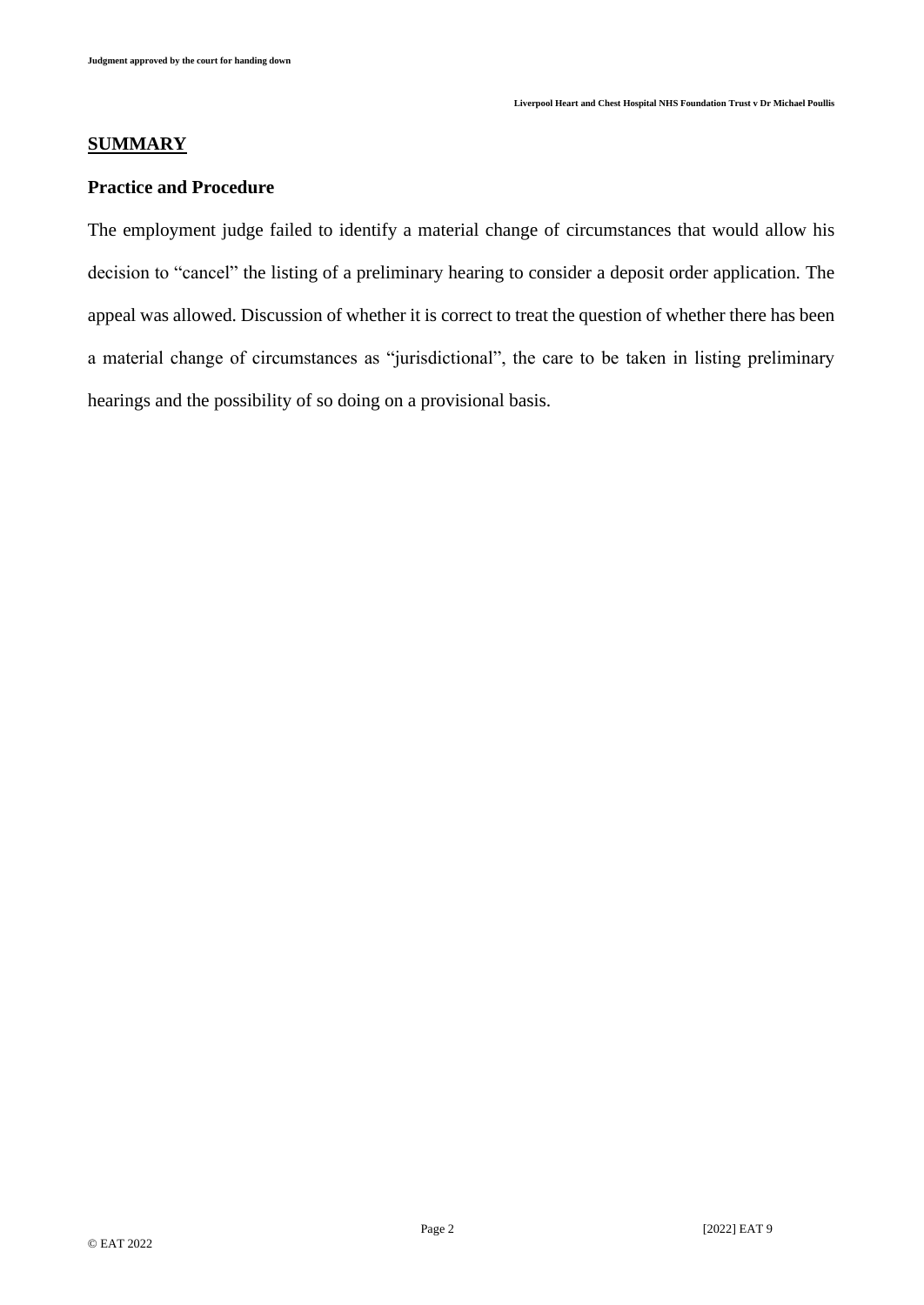#### **His Honour Judge James Tayler**

#### **Introduction**

1. This is an appeal against the decision of Employment Judge Robinson made at a preliminary hearing for case management held on 10 February 2020 refusing to fix a preliminary hearing to consider the respondent's application for a deposit order, or orders ("the deposit order application"), sought on the basis that the claimant's claims had little reasonable prospect of success.

#### **Pleading the claim**

2. The claimant was employed by the respondent as a cardiothoracic surgeon from 1999 until his summary dismissal by letter of 18 October 2019.

3. By a claim form submitted to the employment tribunal on 14 February 2020 the claimant brought claims that he had been wrongfully and unfairly dismissed, including that the dismissal was automatically unfair being for the reason, or principal reason, that he had made protected disclosures. He also asserted that he had been subject to detriments done on the ground that he had made protected disclosures.

4. Mr Gorton in his skeleton argument notes that the claim form ran to 45 paragraphs and referred to matters starting in 2015. On the respondent's calculation 8 protected disclosures were asserted that were said to have resulted in 15 detriments, and finally the claimant's dismissal.

5. The respondent asserted in its response that the claimant was dismissed for admitted improper completion of documentation.

6. The grounds of claim appended to the claim form were professionally drafted and, on my reading, despite requiring some clarification, set out the basis of the claims in a manner that should have allowed the matter to be brought to trial without requiring an abnormal amount of case management, particularly having regard to the relatively straightforward nature of the respondent's primary defence. In a letter sent with the response, the respondent sought additional information contending that it was required to clarify the claims.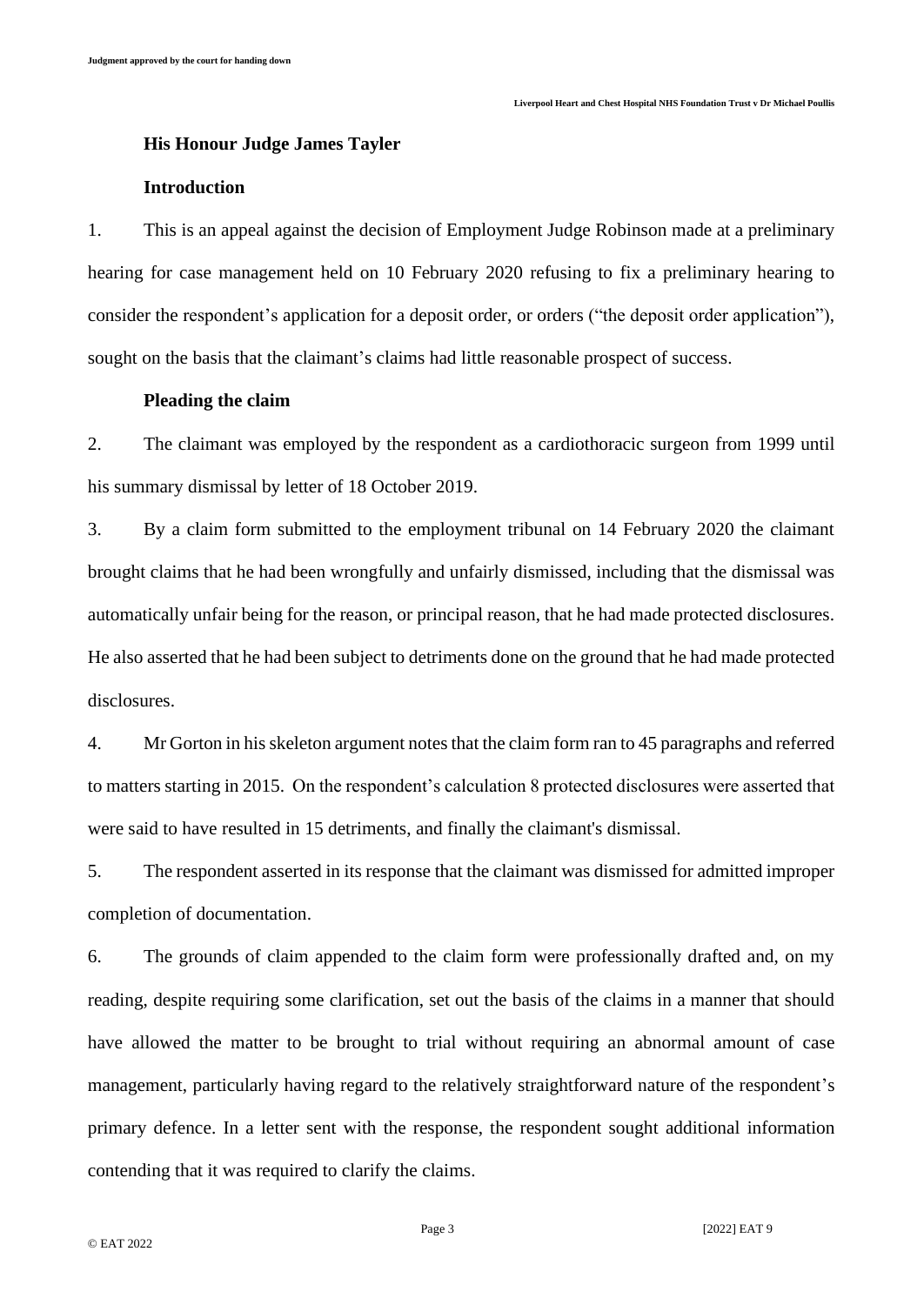7. On 7 May 2020 the claimant submitted a second claim form, primarily asserting a post dismissal detriment.

8. Working co-operatively, in accordance with the overriding objective, the parties should without too much difficulty have been able to clarify the issues so that any necessary application for amendment could be made at the first preliminary hearing for case management. The risk of the pleadings becoming ever more convoluted could have been avoided. If a preliminary hearing for case management ends with a party being sent away to provide additional information this generally should be seen as a failure. It almost always is the start of a process of expansion of the pleaded case, often resulting in applications for amendment and/or strike out which rarely advance the overriding objective. An employment judge cannot make a success of a preliminary hearing for case management if the parties do not co-operate. The parties in accordance with their duty to assist in the application of the overriding objective should do all that they reasonably can to seek to ensure that the issues can be identified and any applications for amendment be determined at the first preliminary hearing for case management, which in many cases should be the only one necessary. The overriding objective is advanced by focusing on the core issues in claims and, particularly in discrimination and public interest disclosure claims, by bringing them to a hearing without excessive interlocutory wrangling. Where the turn is taken in the direction of repeated particularisation of the pleaded case, and numerous preliminary hearings for case management are held, the parties and the employment tribunal are rarely the winners.

#### **Case management**

9. A preliminary hearing for case management was held by Employment Judge Buzzard on 21 May 2020. EJ Buzzard recorded:

> 13. After a brief discussion with the parties the claimant's representative agreed that the particulars of claim are lacking specific details in a number of areas. For this reason, the claimant's representative agreed that further particulars, broadly in line with those requested by the respondent in their letter of 12 March 2020, should be provided. …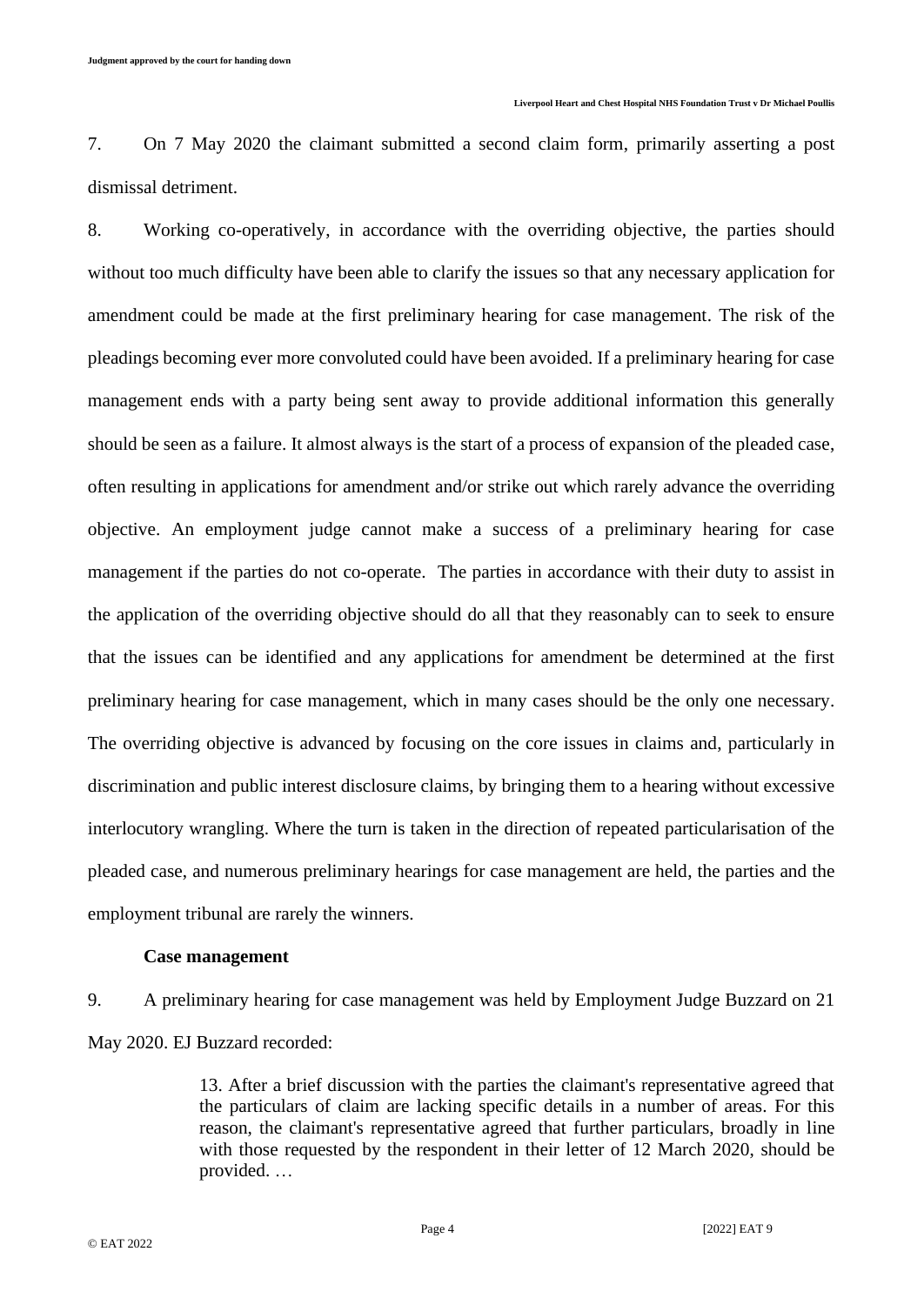15. After some discussion it was agreed that, when providing particulars, the claimant would do this in the format of a composite grounds of claim document, including the claims raised in both ET1s. The respondent would then present a composite full defence to the claims raised. The grounds of claim would be accepted as an amendment to the claimant's First Claim.

10. Where it is accepted that a claim requires clarification this should be provided before the

preliminary hearing for case management whenever possible.

11. EJ Buzzard made provision for a preliminary hearing in the following terms:

3. A preliminary hearing before an Employment Judge sitting alone was listed to take place on 26 November 2020 starting at 10:0Oam or as soon as possible afterwards. The time estimate for the hearing is one day. The preliminary hearing will consider the following issues, to the extent that they remain in dispute between the parties at that date:

3.1 Were any of the claimant's claims presented to the Tribunal outside the primary time limit for presentation of claims, and if so should time be extended to permit the claim to fall within the jurisdiction of the Employment Tribunal to consider;

3.2 Did any of the acts that the claimant relies on as protected disclosures amount to a protected disclosure; and

3.3 Should the claimant be required to pay a deposit in respect of any of his claims on the basis that he has little reasonable prospect of that claim proceeding, and if so what deposit should be ordered.

4. The respondent shall confirm to the claimant and the Tribunal by no later than 9 October 2020 which of the above issues the respondent asks the Tribunal to consider at the preliminary hearing. To the extent that consideration of any issues requires the consideration of evidence (documentary or witness) orders for the preparation of that evidence prior to the preliminary hearing at set out after this note. ...

12. On the face of it, the listing of the preliminary hearing was contingent upon the respondent

writing to the employment tribunal by 9 October 2020 stating which, if any, of the applications it

wished to pursue.

13. At paragraph 25 EJ Buzzard stated:

25. The respondent at this time intends to pursue an application that one or more the claimant's claims should be made subject to a deposit order. In advance of the listed preliminary hearing the respondent will provide a cogent explanation of the grounds upon which any such application is pursued.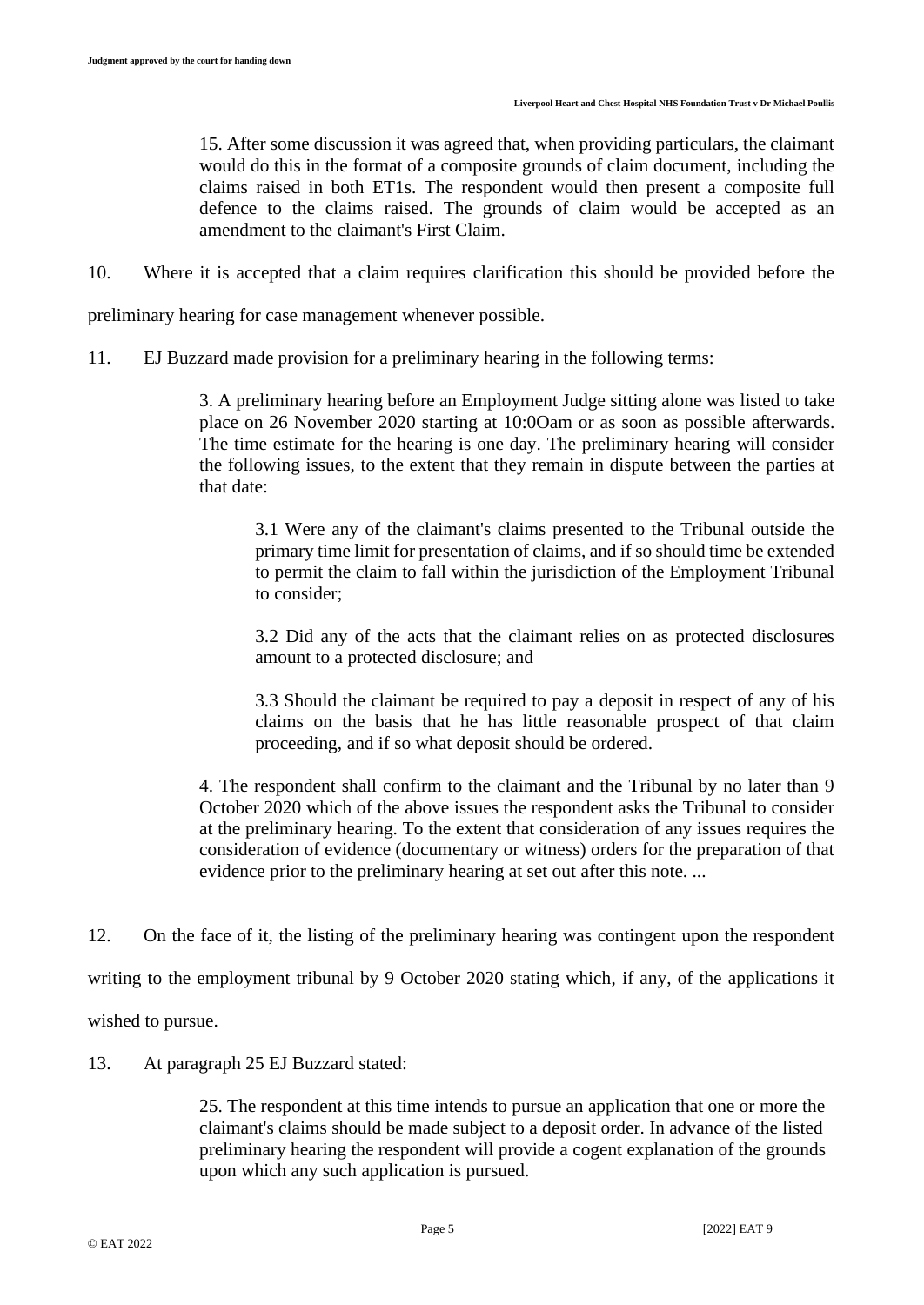14. Accordingly, the respondent was required not only to state that they wished to pursue an application for a deposit order but also to set out cogently the grounds upon which such an order was sought.

15. The deposit order issue appears to have been lost in disputes about the pleadings. Having asked for more information the respondent got it. On 11 September 2020 the claimant served a document described as amended grounds. To the respondent's consternation this now ran to 96 paragraphs and, on their calculation, asserted 14 protected disclosures and 34 detriments. The claimant then sent a second version of this document on 24 September 2020, which added a further alleged protected disclosure. The respondent challenged what they saw as an expansion, rather than clarification, of the claimant's case.

16. On 9 October 2020 the claimant formally applied to amend the claim in accordance with the latest iteration of the grounds of claim. The respondent did not write to the employment tribunal by 9 October 2020 stating which of the three potential applications it sought to pursue at the preliminary hearing, or provide the cogent grounds that would support the deposit order application. Mr Gorton contended that this would have been premature pending the finalising of the pleadings.

17. The preliminary hearing that had been fixed for 26 November 2020 was converted into a preliminary hearing for case management to deal with the pleadings. Employment Judge Robinson allowed some of the proposed amendments but not others. He provided for a further iteration of the grounds of claim to be produced by the claimant by 14 December 2020, after which the respondent was required to serve a fully pleaded response, whether it agreed that the pleading provided by the claimant complied with the Order or not.

18. EJ Robinson obviously thought it was time for the pleading issues to be resolved so that the claim could progress. EJ Robinson noted:

> 7. It is an unfortunate feature of this case that the parties have not been able to complete the pleadings, especially as this matter has been set down for trial by EJ Buzzard for August 2021. The parties are aware of the length of time it takes to now list hearings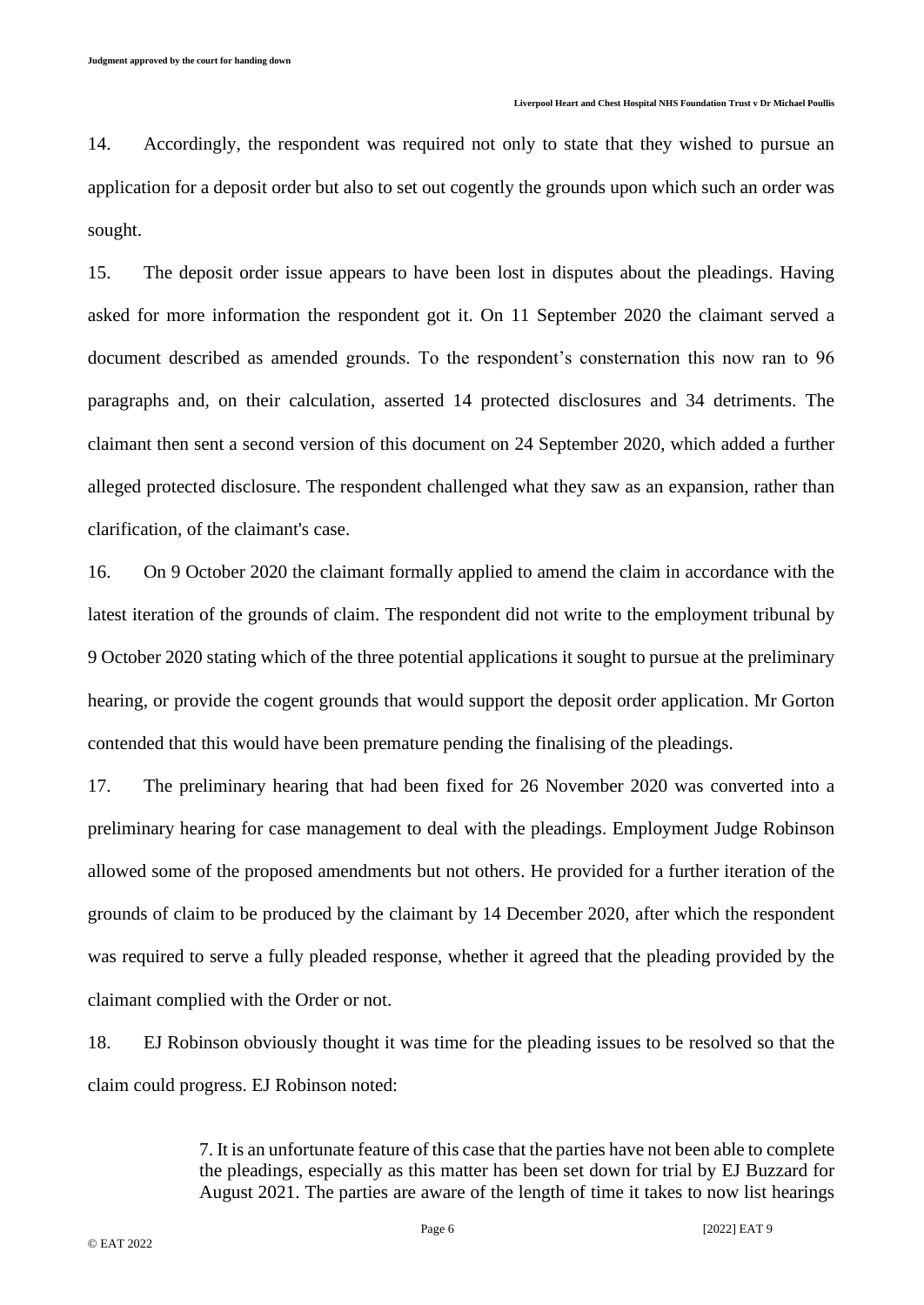and as time goes by memories will fade and it will be difficult for witnesses to remember important events.

8. The claimant made an application to amend his ET1 on 9 October this year. I have allowed the amendment, in part, and, in particular, allowed the claimant to raise the issue of the alleged post dismissal referral to the GMC as a detriment. I have not allowed the amendments where the claimant suggests that those comments are merely for background information. The other amendments adding to the disclosures, detriments and giving more detail of the events leading up to the claimant's dismissal from the Trust, I also allow.

9. So that the respondent's solicitor understands my thinking with regard to these orders and their relationship with previous orders and directions, I require the respondent to put on record its defence in line with the situation as it stands on 14 December when the updated ET1 is presented, not as it was in May this year. Without the pleadings being closed this litigation cannot move forward.

19. Mr Gorton provided a note at the preliminary hearing for case management in which he stated the respondent's intention to pursue the deposit order application after the pleadings had been finalised. Mr Gorton contends that while the respondent could have sought a deposit order on the basis that the unfair dismissal claim had little prospect of success irrespective of the state of the claimant's pleaded case (because the claimant had been dismissed for admitted misconduct), further arguments based on the nature of the asserted protected disclosures and resultant detriments required clarification of the claimant's case.

20. On 14 December 2020 the claimant produced a fourth iteration of the claim form with an attached schedule. This did not satisfy the respondent. The respondent contends that there were now 17 protected disclosures and as many as 60 detriments. The ongoing issues with the pleadings resulted in a further preliminary hearing for case management before EJ Robinson on 10 February 2021.

21. EJ Robinson set out the background. He criticised the parties' representatives for a failure to advance the overriding objective:

> 8. It is unfortunate that it has taken so long for the pleadings to be completed. On the last occasion I dealt with this matter l asked for the claimant's solicitors to lodge their final version of the ET1 by 14 December 2020 and they have done so. I accept that that document is the definitive version of the claimant's claims subject to two issues. Firstly, that protected disclosure five is excluded as a claim, on the basis that that is merely background information and, secondly, that the claimant's solicitors (as per the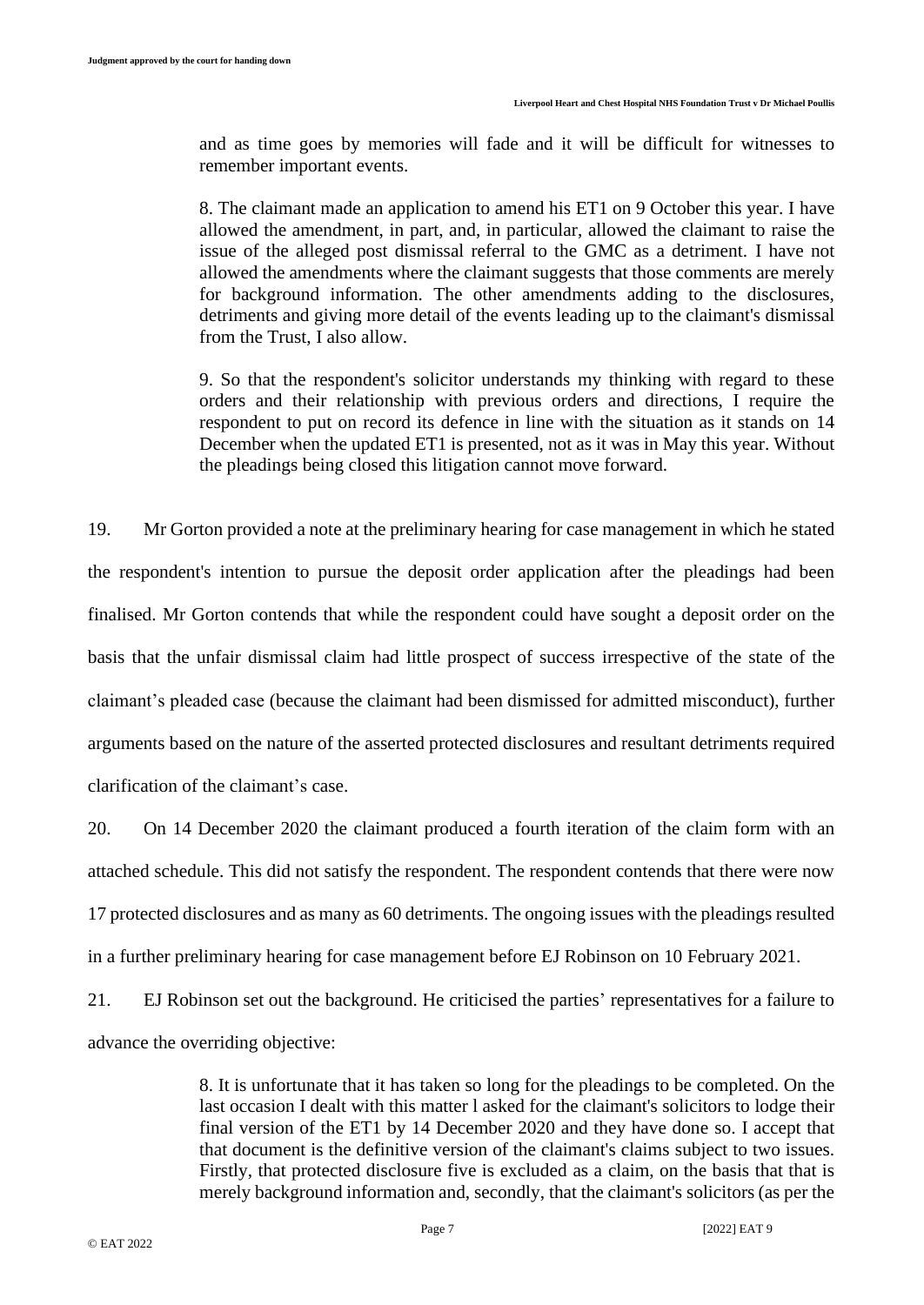direction below) will number the detriments in order to help the respondent's solicitors understand the claim. However, both Mr Gorton and Mr Williams, on behalf the respondent, accepted that there are now 16 protected disclosures and 66 detriments pleaded. All that is needed is for the claimant's solicitors to number those detriments in the schedule and cross reference them to the appropriate ET1 paragraph. That will satisfy the respondent's legal team.

9. The ET3, which the respondent was asked to lodge with the Tribunal and the claimant's solicitors by 29 January 2021, is short and to the point and will need enlarging upon now that the amendment application has been granted. The directions below deal with that point also.

# **10. I urged both sets of legal representatives to now assist each other in the preparation of this litigation. So far the parties have disagreed over so many matters that the overriding interest has not been best served. [my emphasis]**

22. Such criticism should not be disregarded. It must be uppermost in the representatives' minds

in progressing this matter to the hearing listed in the autumn of 2022.

23. EJ Robinson directed the production of a final iteration of the grounds of claim, principally

numbering the detriments, without any further changes of substance, after which the respondent was

required to provide a fully particularised response. EJ Robinson was asked to provide written reasons

for granting permission for the amendment of the claim. He noted the history of the applications:

33. Turning now to the question of the amendment of the ET1 I accepted the amendment on 26 November 2020 and gave full oral reasons then. I was not asked for full written reasons after that hearing. I agreed with Mr Gorton that I would revisit the orders I made but did not expect a request today for full reasons with regard to the amendment already accepted by me.

34. However, in the same way that I accept this litigation is important to the claimant, it is also of importance to the respondent and some of the respondent's witnesses. Consequently. I agree to providing my reasons for allowing the claimant's amendment.

35. On the basis that I was being asked to reconsider my November ruling, I gave oral reasons to the parties today and 1 now give my written reasons.

24. EJ Robinson explained his reasoning for allowing the amendment. Fundamentally, he considered that the case remained essentially that originally brought with additional detail provided as a result of the respondents' requests:

39. **The claimant was dismissed in November 2019 and issued his initial**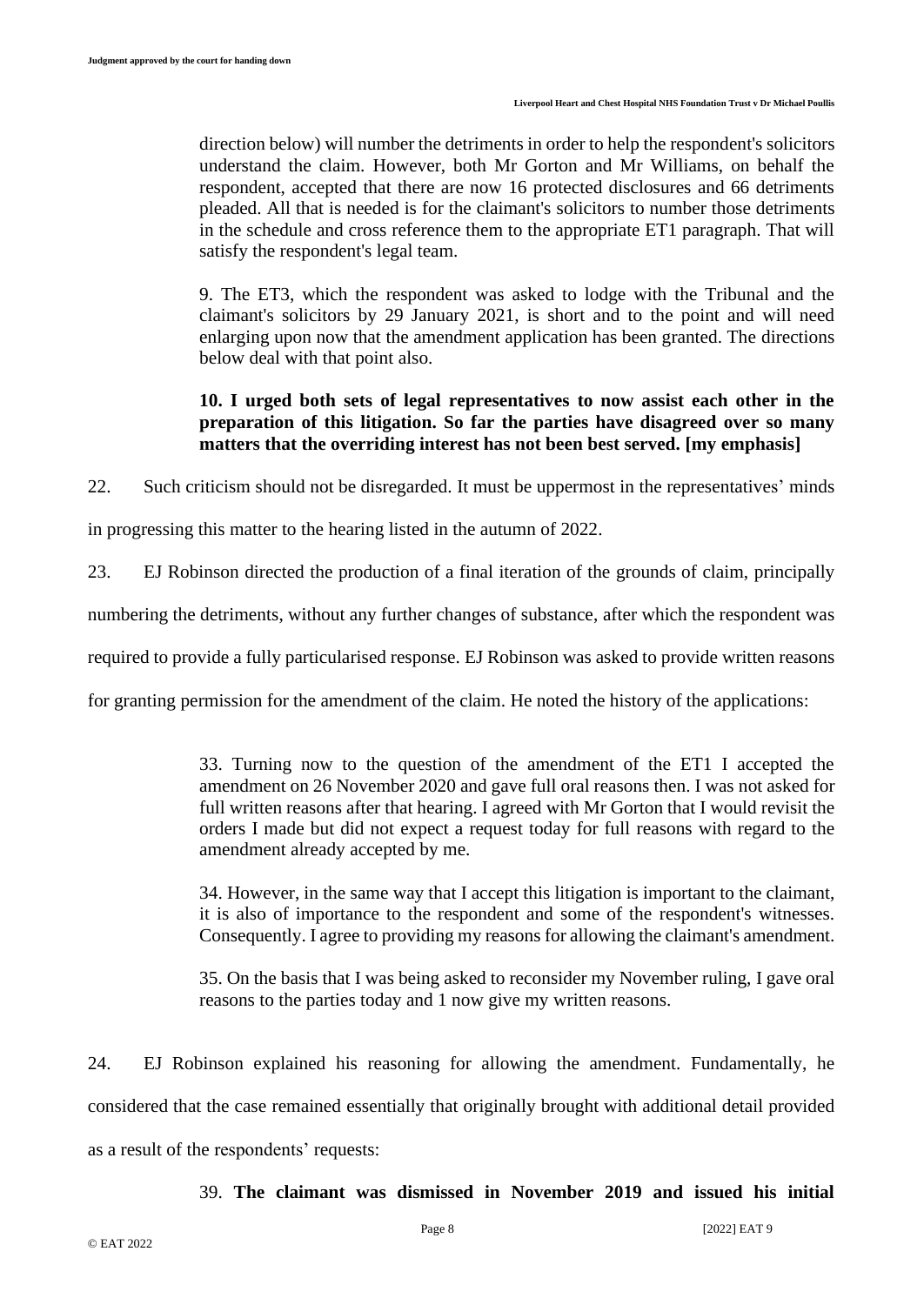**proceedings on 2 February 2020. There have been four versions of the claimant's ET1. That number suggests the pleadings have been radically altered. They have not.** The final version, which I had before me today, is that version in the hearing bundle at pages 106 to 137. It sets out 17 protected disclosures and 66 detriments. However, the detriments are clearly defined and that pleading has attached to it a schedule which assisted me in understanding the claimant's claims and therefore must have assisted the respondent in order for it to understand what claims it is facing. As an overview for the purposes of this ruling I can say that that the ET1 relabels and elucidates the allegations which originally were set out in the claimant's first ET1. The claimant's first application is clear in pleading that the claimant made a series of protected disclosures to the Trust and to the CQC between 2015 and 2017 and up to his dismissal. The claimant disclosed, he says, evidence of the Trust's mismanagement and misdemeanours within the surgery department up to 18 September 2019. The claimant was dismissed one month after that date. The claimant has, since the issue of proceedings, discovered more about what was going on behind the scenes at the Trust with regard to the issues he raised and therefore he has been able to put more meat on the bones of his original application. I accept that he has added to the number of disclosures with the inevitable increase in the number of detriments but, in essence, they are all the same type of allegation. At the November hearing I indicated that clarity was needed in the ET1 and that background information, which had been included in later versions of the claimant's ET1, should be taken out. The claimant's legal representative has acceded to my request and done what was requested of him. Most importantly, the schedule attached to the ET1 is clear and the respondent therefore knows exactly what claims it has to face, the number of protected disclosures and the details of the detriments. …

43. Ultimately, all the claimant has done by amending his application is given the respondent a clear indication of all that went on between 2013 to 2019 in this department and because of his disclosures he believes he has suffered detriments. **There are no new claims and the legal issues remain the same. [my emphasis]**

25. The granting of the amendment was also the subject of one of the original grounds of this appeal. That ground was dismissed on the sift by HHJ Auerbach. I have dealt with it in some detail because it is of importance in considering the background to the manner in which the outstanding deposit order application was dealt with.

26. It was asserted by the respondent, and not disputed by the claimant, that towards the end of the hearing EJ Robinson stated that he had decided to "cancel" the listing of a preliminary hearing to consider the matters identified by EJ Buzzard at the preliminary hearing for case management on 21 May 2020. Mr Gorton unsuccessfully sought to argue against this decision. EJ Robinson was asked to give written reasons. The respondent no longer seeks a preliminary hearing to consider the time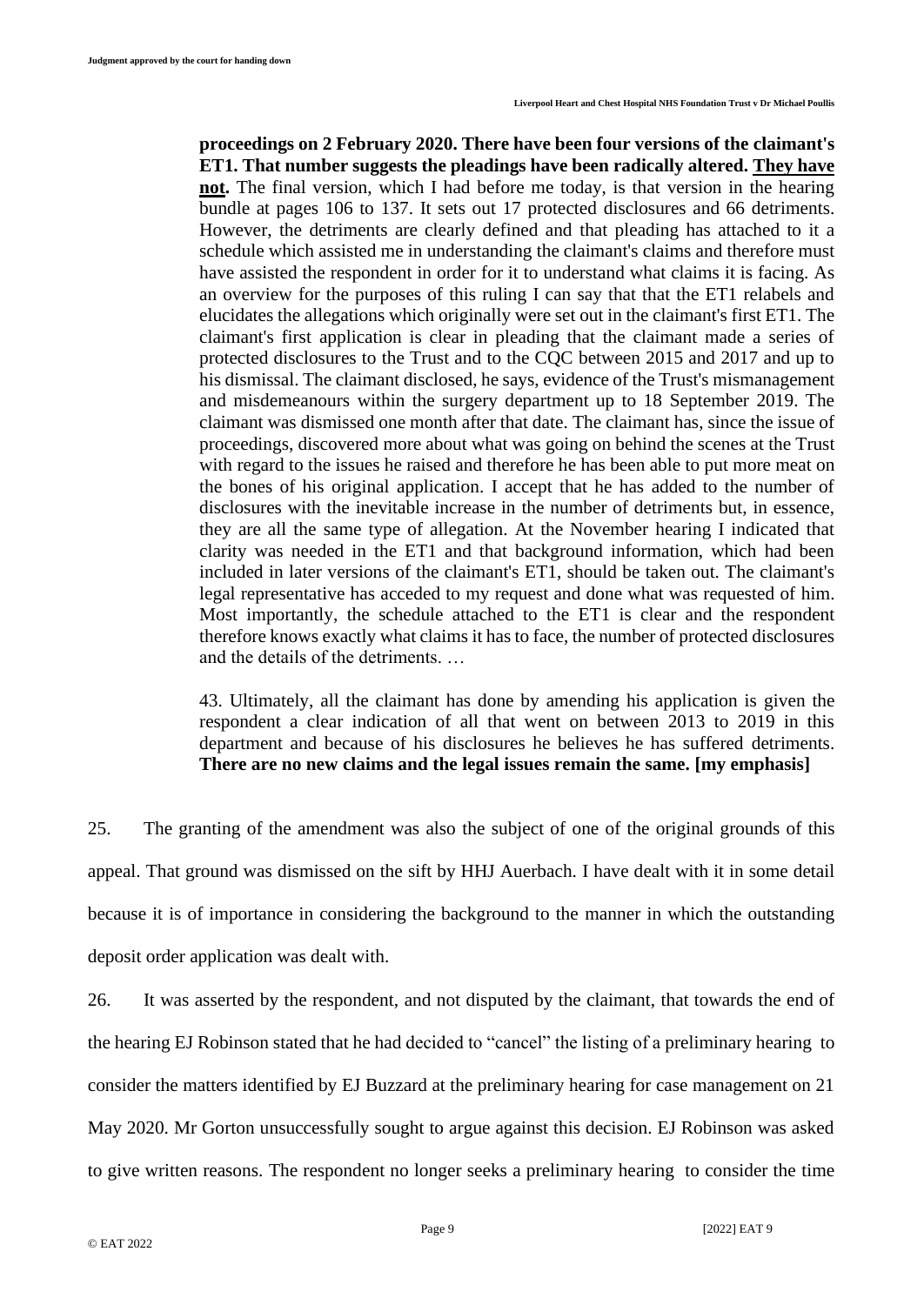issue or that of whether "any act relied upon by the claimant amounted to the making of a protected

disclosure" but only complains about the decision not to list a preliminary hearing to consider the

deposit order application. EJ Robinson's reasons on this issue were as follows:

… In order to grant the application I must have a proper basis for doubting the likelihood of the party being able to establish the facts essential to the claim. I accept that I have to treat issues off disparity of treatment and whether a claimant, having admitted certain facts, can show that the dismissal was outside the band of reasonable responses (recognising the band is a wide one) with some caution. But this claim by Dr Poullis is not just an unfair dismissal claim. There is background to this claim which needs to be examined in full.

30. Having considered both the amended ET1 and the short ET3, served by the respondent, I see no proper basis for finding, at this stage, that the claims have little prospect of success. All the matters pleaded by the claimant are better dealt with before a panel of three. The respondent's legal team have suggested to me that the claimant's dismissal was so obviously fair that an unfair dismissal claim has little reasonable prospect of success. They may believe that, but that is also a triable issue especially as the claimant, amongst other matters, pleads that the sanction of dismissal was outside the band of reasonable responses. Dr Poullis has set out a continuing chain of events from 2013 to 2019 and it would be inappropriate to try to "salami" slice up his claims and order him to pay a deposit with regard to his whistle blowing detriments or his claim for unfair dismissal or indeed both. I see no prospect of a Judge making a deposit order.

31. So that there is no confusion, I confirm that I have heard no argument from either Mr Gorton or Mr Williams that the claims have no reasonable prospect of success.

32. On balance, therefore, there is no benefit in having a preliminary hearing. The respondent's legal team have complained about the spiralling costs of this litigation. Another preliminary hearing would only increase the legal costs for both parties and to what end? I see no prospect of that 30 day hearing being shortened by adding a one day preliminary hearing to the schedule. It is at the respondent's solicitors' insistence that this matter will take 30 days in order to deal with all the detriments and the dismissal and both Mr Williams and Mr Gorton are emphatic that they will call at least 26 witnesses. All the claims of the claimant will therefore go to the full hearing in 2022.

27. EJ Robinson decided to "cancel" the preliminary hearing to consider the deposit order application primarily because he considered it did not have sufficient merit.

28. Two points have troubled me about the manner in which this appeal has been approached.

Firstly, on one view the order of EJ Buzzard listed a preliminary hearing to consider the deposit order

application subject to the respondent writing by 9 October 2020 stating which of their applications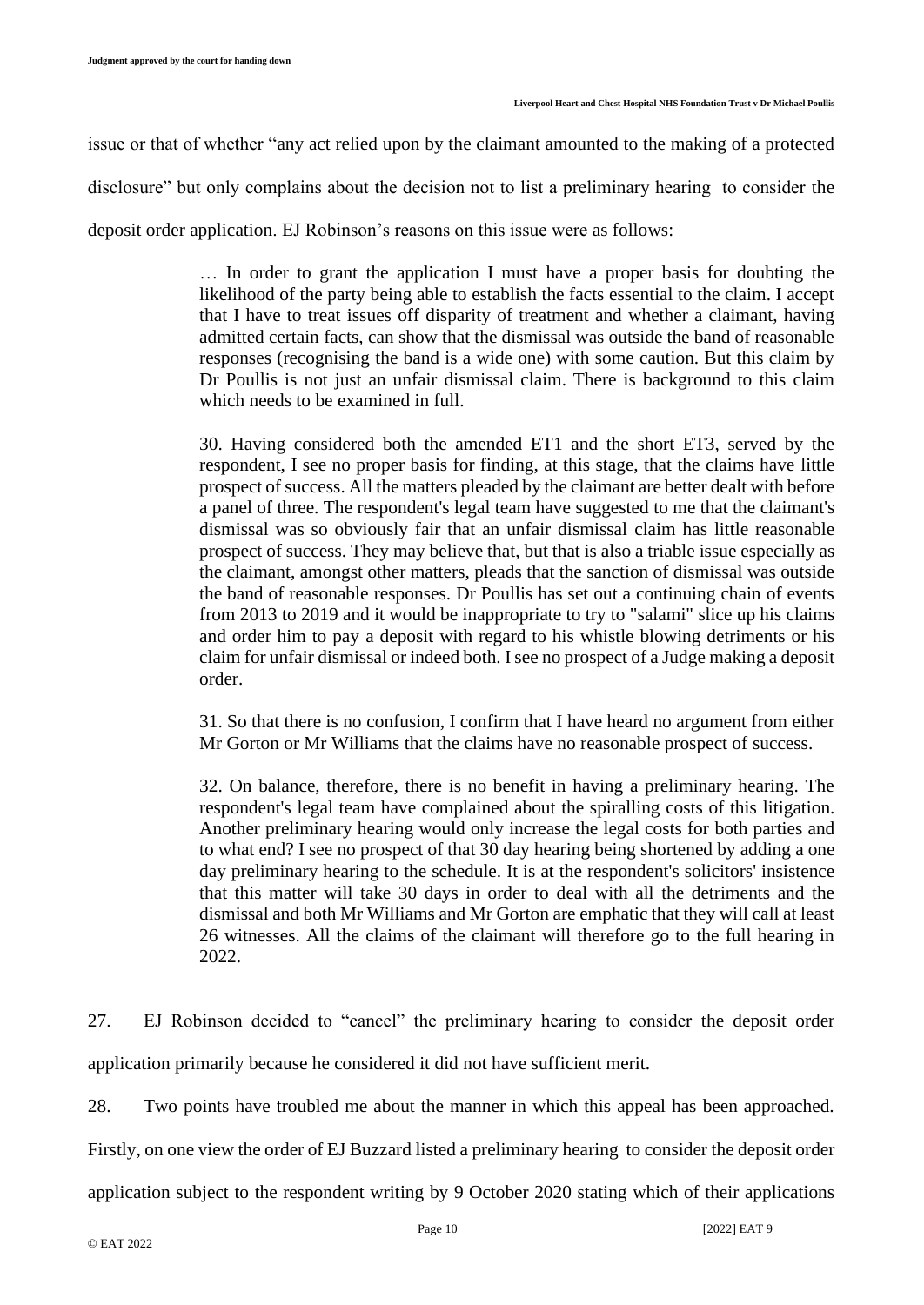they wished to pursue, and, in respect of the deposit order application, giving cogent reasons why the claims had little reasonable prospects of success. The respondent did not do so. It might respectably have been argued that as a result of the respondent's failure to pursue the matter, the order had lapsed. It is arguable that there was no general order that there would be a preliminary hearing to consider the deposit order application come what may, and that order could only be varied if there was a material change in circumstances (or for some other compelling reason of a type not asserted in this appeal). However, that is not the basis upon which the appeal has been defended and it was not the approach of EJ Robinson who considered he was "cancelling" a listing of such a preliminary hearing. Mr Boyd's contention for the claimant is that, without spelling it out, EJ Robinson had concluded that there was a material change of circumstances, being the completion of the pleadings. However, Mr Boyd asserts that the somewhat tentative fixing of the preliminary hearing is a factor that can be taken into account in assessing the materiality of any change in circumstances. I have approached the appeal on the basis upon which it has been advanced and defended.

29. Secondly, the reasons do not refer to Mr Gorton contending that the preliminary hearing could only be "cancelled" if there was a material change in circumstances. It has not been asserted by Mr Boyd that the respondent cannot argue this point because it was not advanced below. It was not entirely clear to me whether this was on the basis that it was accepted that the issue was raised or because Mr Gorton had to deal with the matter on the hoof at the preliminary hearing for case management, only having an opportunity to "push back" against the decision to "cancel" the preliminary hearing after it had been made. Accordingly, I accept the issue of the requirement for a material change in circumstances is properly in play in this appeal.

#### **The law**

## 30. Rule 29 ET Rules 2013 provides for the making and revision of case management orders:

"29. Case management orders

The Tribunal may at any stage of the proceedings, on its own initiative or on application, make a case management order. Subject to rule 30A(2) and (3) the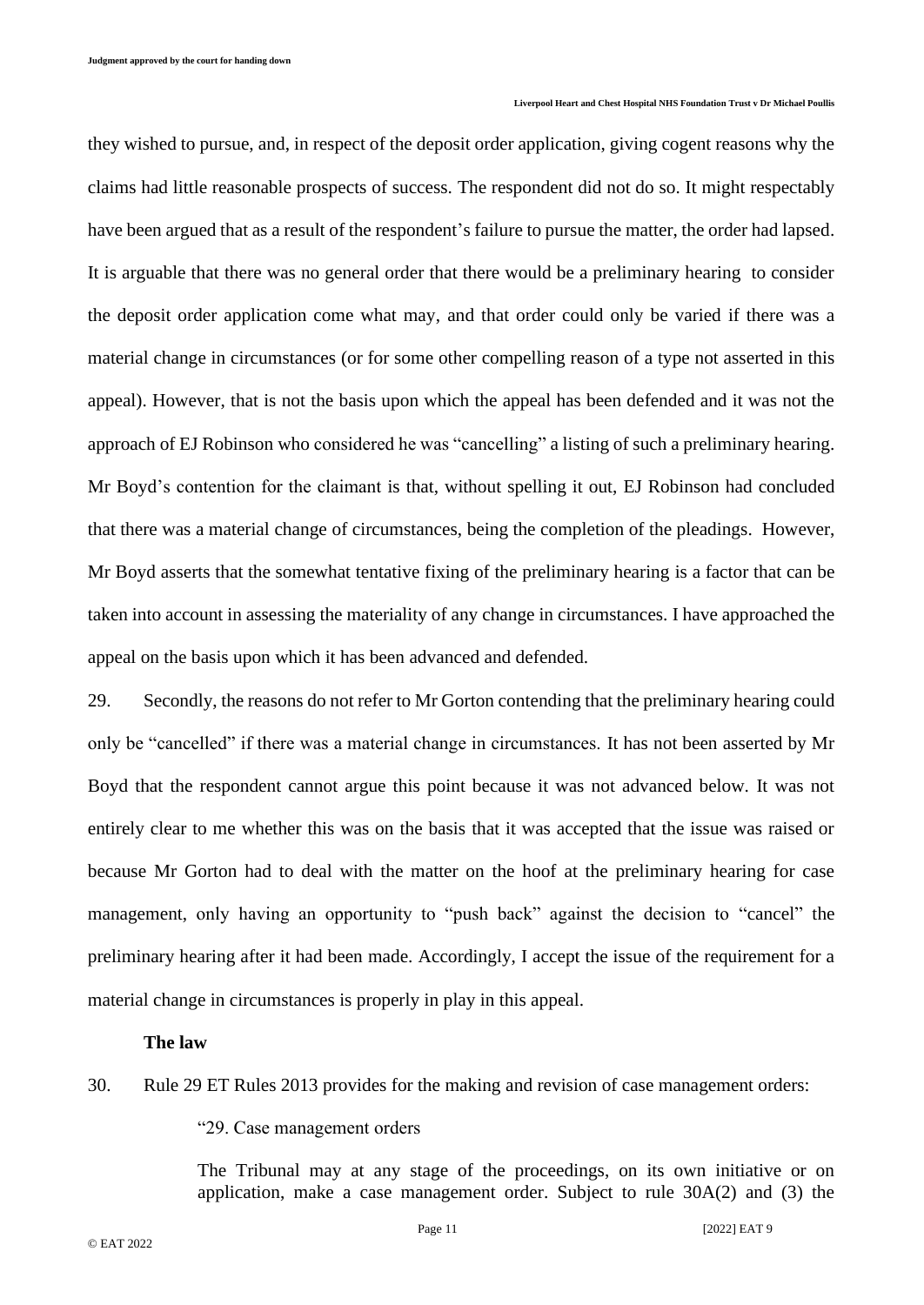particular powers identified in the following rules do not restrict that general power. A case management order may vary, suspend or set aside an earlier case management order where that is necessary in the interests of justice, and in particular where a party affected by the earlier order did not have a reasonable opportunity to make representations before it was made."

31. The power to vary, suspend or set aside an earlier case management order appears from the

rule to be very broad, limited only to a requirement that to do so is in the interests of justice. The

provision has been construed in a restrictive manner.

32. The EAT has taken its lead from the approach adopted in the civil courts, in particular to CPR

Rule 3.1(7) that provides that "a power of the court under these Rules to make an order includes a

power to vary or revoke the order".

## 33. In **Tibbles v SIG plc (trading as Asphaltic Roofing Supplies)** [2012] 1 WLR 2591, Rix LJ

reviewed the authorities and drew out the following principles:

39. In my judgment, this jurisprudence permits the following conclusions to be drawn:

 (i) Despite occasional references to a possible distinction between jurisdiction and discretion in the operation of CPR r 3.1(7) , there is in all probability no line to be drawn between the two. **The rule is apparently broad and unfettered, but considerations of finality, the undesirability of allowing litigants to have two bites at the cherry, and the need to avoid undermining the concept of appeal, all push towards a principled curtailment of an otherwise apparently open discretion.** Whether that curtailment goes even further in the case of a final order does not arise in this appeal.

 (ii) The cases all warn against an attempt at an exhaustive definition of the circumstances in which a principled exercise of the discretion may arise. Subject to that, however, the jurisprudence has laid down firm guidance as to the primary circumstances in which the discretion may, as a matter of principle, be appropriately exercised, namely normally only (a) where there has been a material change of circumstances since the order was made, or (b) where the facts on which the original decision was made were (innocently or otherwise) misstated.

 (iii) It would be dangerous to treat the statement of these primary circumstances, originating with Patten J and approved in this court, as though it were a statute. That is not how jurisprudence operates, especially where there is a warning against the attempt at exhaustive definition.

 (iv) Thus there is room for debate in any particular case as to whether and to what extent, in the context of principle (b) in (ii) above, misstatement may include omission as well as positive misstatement, or concern argument as distinct from facts. In my judgment, this debate is likely ultimately to be a matter for the exercise of discretion in the circumstances of each case.

 (v) Similarly, questions may arise as to whether the misstatement (or omission) is conscious or unconscious; and whether the facts (or arguments) were known or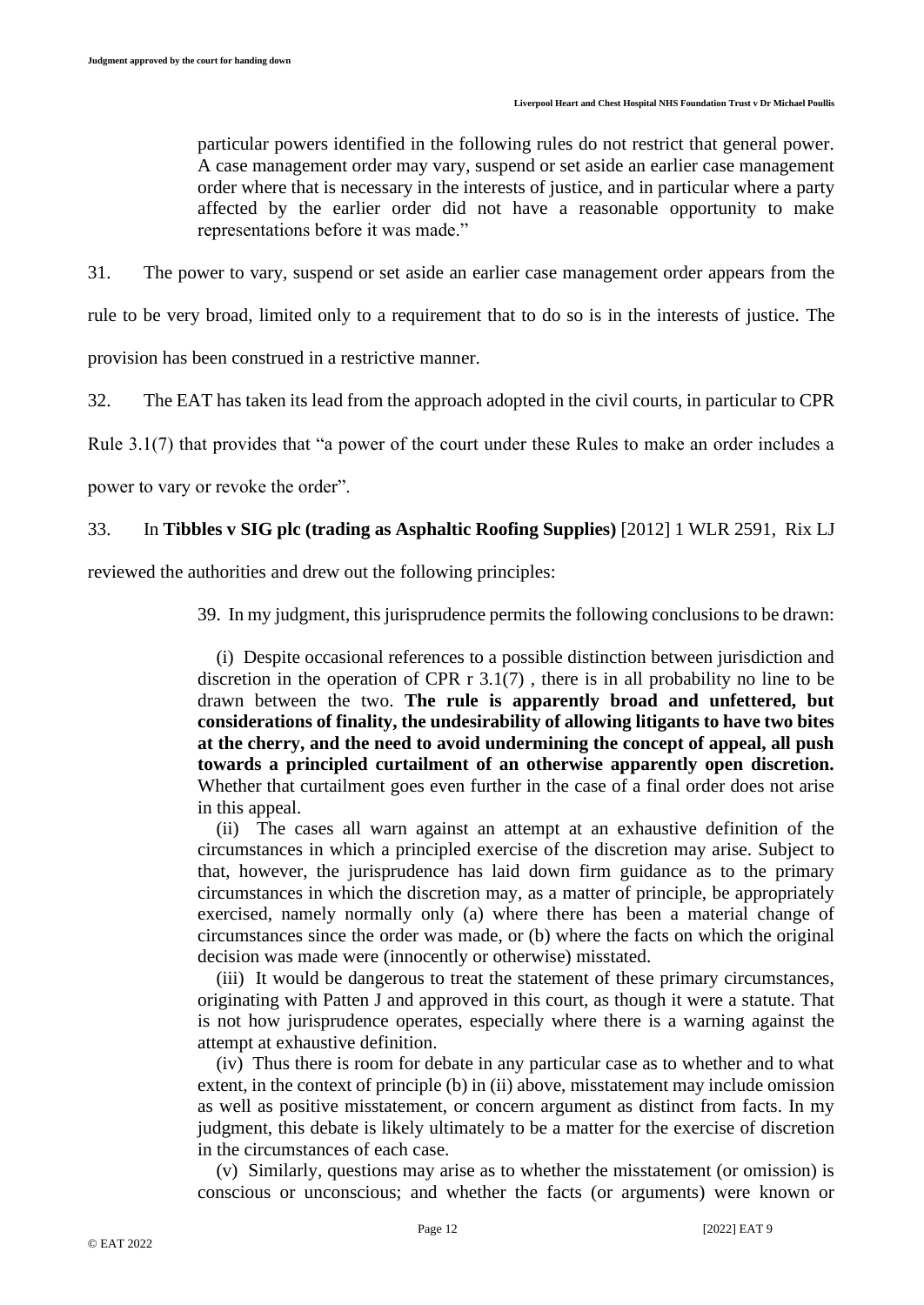unknown, knowable or unknowable. These, as it seems to me, are also factors going to discretion: but where the facts or arguments are known or ought to have been known as at the time of the original order, it is unlikely that the order can be revisited, and that must be still more strongly the case where the decision not to mention them is conscious or deliberate.

 (vi) Edwards v Golding [2007] EWCA Civ 416 is an example of the operation of the rule in a rather different circumstance, namely that of a manifest mistake on the part of the judge in the formulation of his order. It was plain in that case from the master's judgment itself that he was seeking a disposition which would preserve the limitation point for future debate, but he did not realise that the form which his order took would not permit the realisation of his adjudicated and manifest intention.

 (vii) The cases considered above suggest that the successful invocation of the rule is rare. Exceptional is a dangerous and sometimes misleading word: however, such is the interest of justice in the finality of a court's orders that it ought normally to take something out of the ordinary to lead to variation or revocation of an order, especially in the absence of a change of circumstances in an interlocutory situation.

40. I am nevertheless left with the feeling that the cases cited above, the facts of which are for the most part complex, and reveal litigants, as in Collier v Williams [2006] 1 WLR 1945, seeking to use CPR r 3.1(7) to get round other, limiting, provisions of the civil procedure code, may not reveal the true core of circumstances for which that rule was introduced. It may be that there are many other, rather different, cases which raise no problems and do not lead to disputed decisions. The revisiting of orders is commonplace where the judge includes a "Liberty to apply" in his order. That is no doubt an express recognition of the possible need to revisit an order in an ongoing situation: but the question may be raised whether it is indispensable. In this connection see the opening paragraph of the note in the White Book at para 3.1.9 ( Civil Procedure 2012 , vol 1, p 60) discussing CPR r 3.1(7) , and pointing out that this "omnibus" rule has replaced a series of more bespoke rules in the RSC dealing with interlocutory matters.

41. Thus it may well be that there is room within CPR r 3.1(7) for a prompt recourse back to a court to deal with a matter which ought to have been dealt with in an order but which in genuine error was overlooked (by parties and the court) and which the purposes behind the overriding objective, above all the interests of justice and the efficient management of litigation, would favour giving proper consideration to on the materials already before the court. This would not be a second consideration of something which had already been considered once (as would typically arise in a change of circumstances situation), but would be giving consideration to something for the first time . On that basis, the power within the rule would not be invoked in order to give a party a second bite of the cherry, or to avoid the need for an appeal, but to deal with something which, once the question is raised, is more or less obvious, on the materials already before the court.

42. I emphasise however the word "prompt" which I have used above. The court would be unlikely to be prepared to assist an applicant once much time had gone by. With the passing of time is likely to come prejudice for a respondent who is entitled to go forward in reliance on the order that the court has made. Promptness in application is inherent in many of the rules of court: for instance in applying for an appeal, or in seeking relief against sanctions (see CPR r 3.9(1)(b)). Indeed, the checklist within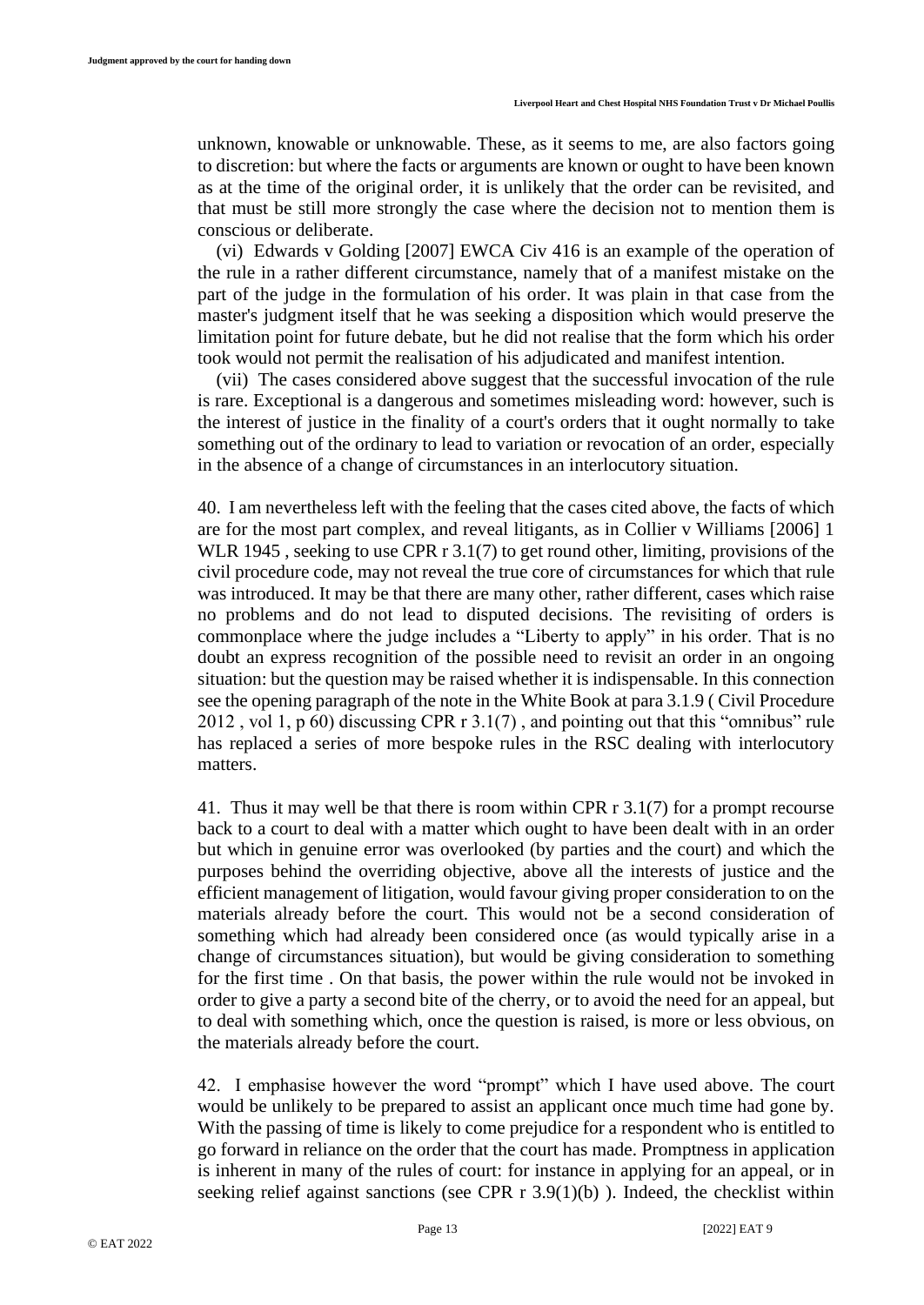CPR r 3.9(1) must be of general relevance, mutatis mutandis, as factors going to the exercise of any discretion to vary or revoke an order. **[my emphasis]**

34. The jurisprudence of the EAT has focussed on the circumstances in which a material change of circumstances would permit an order to be revisited. Material misstatement or other unusual circumstances that might merit reconsideration have not been a feature of the EAT case law, no doubt because such circumstances are unusual.

35. At paragraph 40 of **Tibbles** Rix LJ noted that many day-to-day case management directions

may be varied, often without any disagreement. In civil litigation general case management orders

are often made with liberty to apply. Case management is dynamic and this may result in preparatory

orders evolving, often without any controversy, as a case moves towards a hearing.

36. Case management is, perhaps, more of an art than a science. A wide variety of orders are made to prepare a case for hearing and there are myriad circumstances in which it might be thought appropriate to amend such orders, often by consent. The point was considered by Stanley Burnton

LJ in **Serious Organised Crime Agency v Namli** [2011] EWCA Civ 1411 at paragraph 29:

In my judgment, the exercise of the discretion must depend on the type and provisions of the order it is sought to vary or revoke and the circumstances in which it was made. It is one thing to seek to vary or to revoke, at one extreme, an order for summary judgment under Part 24, made after a disputed hearing, and at the other extreme a very different thing to apply to vary an order for the service of witness statements so as to extend time for compliance, in circumstances in which the delay in their service will have no effect on the trial date or otherwise prejudice the other parties. Final substantive orders must be distinguished from case management orders. Consent orders (which are not the same as orders made without argument that are uncontroversial when made), such as that considered in W.L. Gore & Associates GmbH v Geox SPA require special consideration. There is a spectrum, and stronger grounds, indeed exceptional circumstances, will be required at one end and relatively little at the other end. Part 52.17 may be regarded as a codification of the stringent requirements at one end of the spectrum in relation to orders made by the Court of Appeal.

30. The essential difference, however, is between an appeal, when the material before the first instance judge is revisited, and an application for variation or revocation, when in general in relation to an order determining a controversy between the parties it is normally necessary to show at the very least a change in the circumstances assumed or found by the Court.

37. It is worth noting that in the civil jurisdiction there may be a power for the appellate court to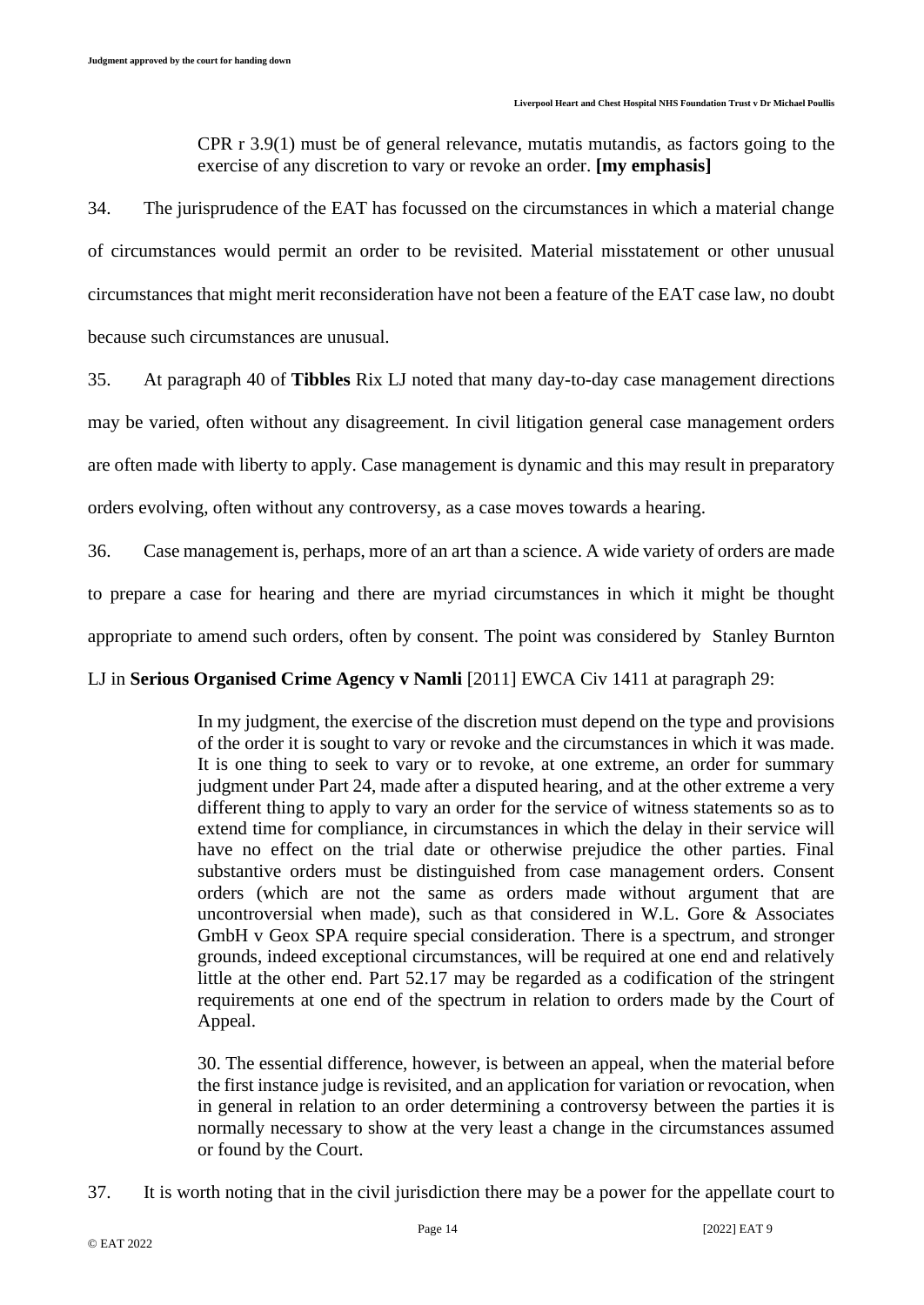revisit the material before the lower court. An appeal to the EAT requires an error of law.

38. In the EAT the focus has very much been on the requirement for a change of material circumstances. In **Goldman Sachs Services Ltd v Montali** [2002] ICR 1251 a preliminary hearing was fixed by an employment judge to determine whether certain claims were time bared. The parties fully prepared for the preliminary hearing. At the preliminary hearing another employment judge decided that the limitation issues would better be considered at the full hearing. Referring to the overriding objective HHJ Peter Clark stated:

> 26. That, it seems to us, is the clearest possible indication that when exercising any power under the Rules, as here, the employment tribunal will follow the same principles as those spelt out in the CPR . In particular, in the present case, it will not reverse any earlier interlocutory order, which has dictated the parties' preparation of their cases, in the absence of a material change in circumstances.

39. The most often cited case on the variation of orders in the employment tribunal is now **Serco** 

**Ltd v Wells** [2016] ICR 768. The appeal concerned a decision to revoke an order fixing a preliminary

hearing to consider whether the claimant had sufficient length of service to bring, inter alia, a claim

of unfair dismissal. The Order was revoked on the basis that the agreement of a lengthy list of issues

amounted to a material change of circumstances. HHJ Hand QC derived the following principles from

the authorities:

43. In my judgment the following emerges from the above consideration of the Rules and authorities relating to the CPR and the Employment Tribunals Rules of Procedure:

(a) The draftsmen of both sets of Rules must be taken to have drafted them with the same universal principle in mind, namely what I have described as finality and certainty of decision and orders and the integrity of judicial decisions and orders; this principle, as the authorities in both jurisdictions illustrate, usually directs any challenge to an order towards an appeal to a tribunal of superior jurisdiction and discourages seeking the same judge or another judge of equivalent jurisdiction to look again at an order or decision, save in carefully defined circumstances.

(b) Although the only reference in either set of Rules to a "change in circumstances" is in a Practice Direction to the CPR and not in the CPR itself (and there is no explicit reference to a "material change in circumstances" in either), the principle, as it emerges from the authorities referred to above, is that before a judge can interfere with an earlier order made by a judge of equivalent jurisdiction there must be either a material change of circumstances or a material omission or misstatement or some other substantial reason, which, taking account of the warning Rix LJ gives against attempting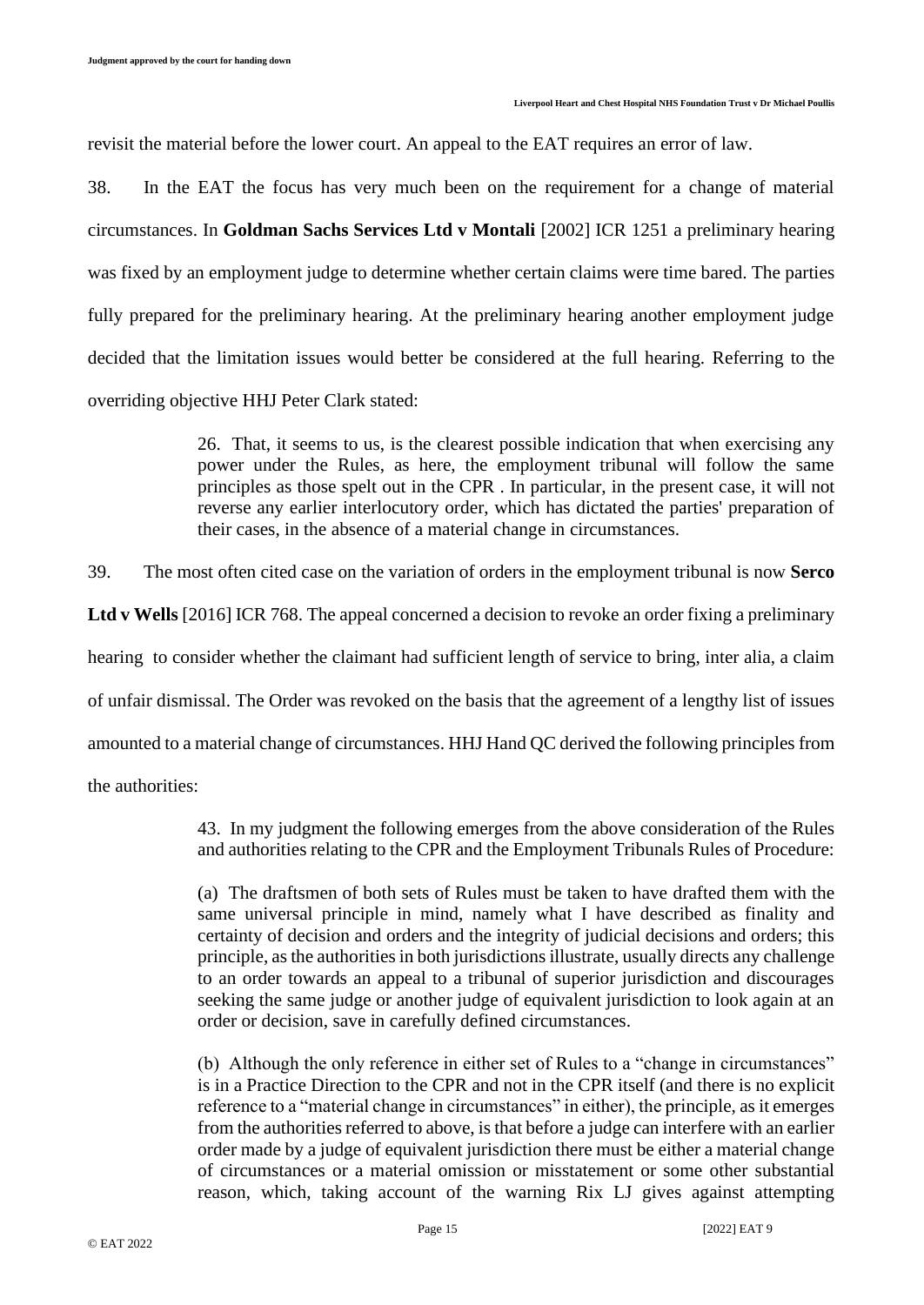exhaustive definition, it is not possible to describe with greater precision. (c) When it comes to long standing procedural principles such as this, unless the rubric of the Rules clearly indicates the contrary, that principle should be taken to have been in the mind of the draftsmen when the Rules were drafted and the Rules must be interpreted so as to take account of such a principle.

(d) The draftsmen of the current Employment Tribunals Rules have used the expression "necessary in the interests of justice"; in my judgment that should be interpreted through the prism of the principle I have just articulated; variation or revocation of an order or decision will be necessary in the interests of justice where there has been a material change of circumstances since the order was made or where the order has been based on either a misstatement (of fact and possibly, in very rare cases, of law, although that sounds much more like the occasion for an appeal) or an omission to state relevant fact and, given that definitions cannot be exhaustive, there may be other occasions, although as Rix LJ put it these will be "rare" and "out of the ordinary".

40. In **Serco** HHJ Hand concluded that the agreement of the list of issues did not amount to a material change of circumstances:

> 46. In my judgment the list of issues cannot be regarded as a material change of circumstances. Indeed I cannot regard it as any real kind of change at all. It is true that it provides a more detailed analysis of the case but the case itself remains the same.

41. I have considered the analysis at paragraphs 44 and 45 of the judgment in **Serco** in which HHJ Hand referred to the question of whether there has been a material change of circumstances as being "jurisdictional". It seems to me that this analysis was not necessary for the determination of the appeal, because HHJ Hand found that there was in reality no change of circumstances, so that the comments may best be seen as being obiter, despite HHJ Hand referring to it as a critical issue:

> 44. This leaves the critical issue, so far as this appeal is concerned, as to whether this is all a matter of the exercise of discretion. In **Tibbles v SIG plc (trading as Asphaltic Roofing Supplies)** [2012] 1 WLR 2591 , para 39 Rix LJ said, in relation to the distinction between "jurisdiction" and "discretion": "there is in all probability no line to be drawn between the two". This takes "discretion" a very long way but in my judgment it does not support Mr Blackwood's submission that whether or not an order should be varied or reversed is all a matter of discretion and, therefore, no matter how much I might disagree with Judge Parkin, I can only ask whether his characterisation of the arrival of a substantial list of issues as a "material change in circumstances" was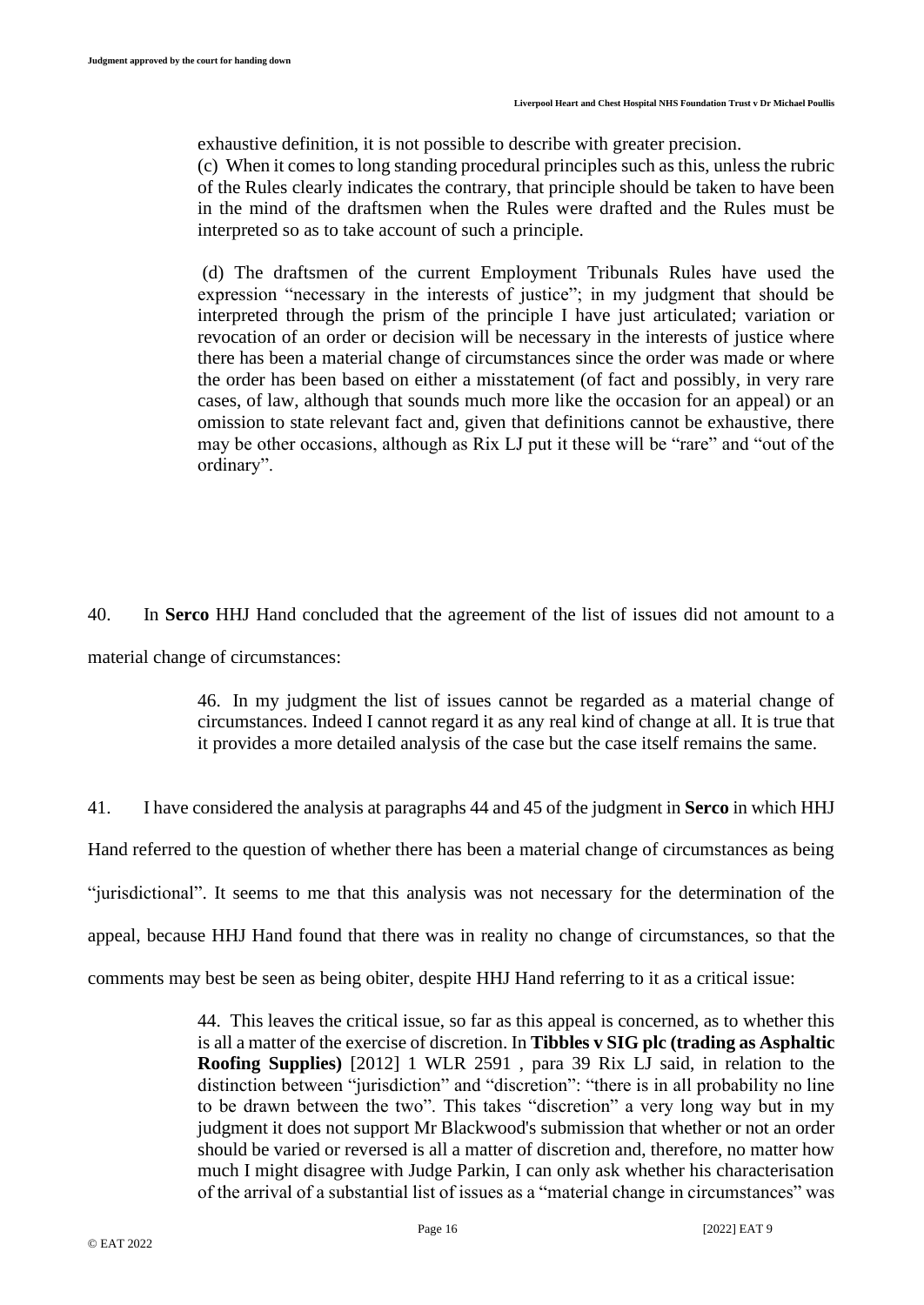outside "a wide ambit within which generous disagreement is possible" or whether he had "reached a decision that is so outrageous in its defiance of logic that it can be described as perverse" (see paras 1–2 of **Harris v Academies Enterprise Trust** [2015] ICR 617 ). Rix LJ refers at para 39(i) of **Tibbles** to "a principled curtailment of an otherwise apparently open discretion" and it seems to me that if the concept is not to become too elusive (I might say slippery) it requires a degree of fixity that makes the "curtailment" capable of objective assessment in objective terms.

45. As I observed at para 29 above, para 31 of the judgment of the Court of Appeal in **Thevarajah v Riordan** [2014] CP Rep 19 seems to me absolute in its analysis. I cannot detect in it anything of the scrutiny of an exercise of discretion as suggested by Langstaff J in paras 1–2 of Harris . To my mind Richards LJ approached the suggested change in circumstances in **Thevarajah** objectively and absolutely and concluded that the subsequent disclosure could not be described as a material change in circumstances on any basis. He was definitely not asking whether such a conclusion was within the ambit in which reasonable disagreement is possible. **I therefore incline to the view that whether or not a subsequent event amounts to a material change in circumstances is, as Rix LJ put it, a matter of "jurisdiction" and not a question of the exercise of discretion. In other words I would hold that whether or not there has been a change of circumstances and whether or not that change is material is a matter to be decided from an objective standpoint and by asking whether the circumstances changed and whether that matters not from the point of view of a band of reasonableness but from the point of view that either the factual matrix can support that view or it cannot. [my emphasis]**

42. It is clear that determination of an application to revisit an order of the employment tribunal does not involve an exercise of discretion that is at large. It is, as HHJ Hand noted, subject to what Rix LJ described in **Tibbles** as a principled curtailment of an otherwise apparently open discretion. It seems to me that the principled curtailment is that exercise of the power will generally require a material change of circumstances or some other unusual circumstances, subject to the observation of Stanley Burnton LJ in **Tibbles** as to the wide variety of orders and the spectrum of the degree of oversight required. However, it does not seem to me that the principled curtailment of the circumstances in which an order may be varied, generally requiring a material change of circumstances, means that this is usefully described as being a matter of "jurisdiction" rather than the principled exercise of a discretion. Rix LJ doubted that there was a useful distinction to be drawn between the two, but later in the judgement he analyses the matter as the exercise of a discretion, as did Stanley Burnton LJ in **Namli**.

43. The underlying principles are that judges should not, in effect, hear an appeal against their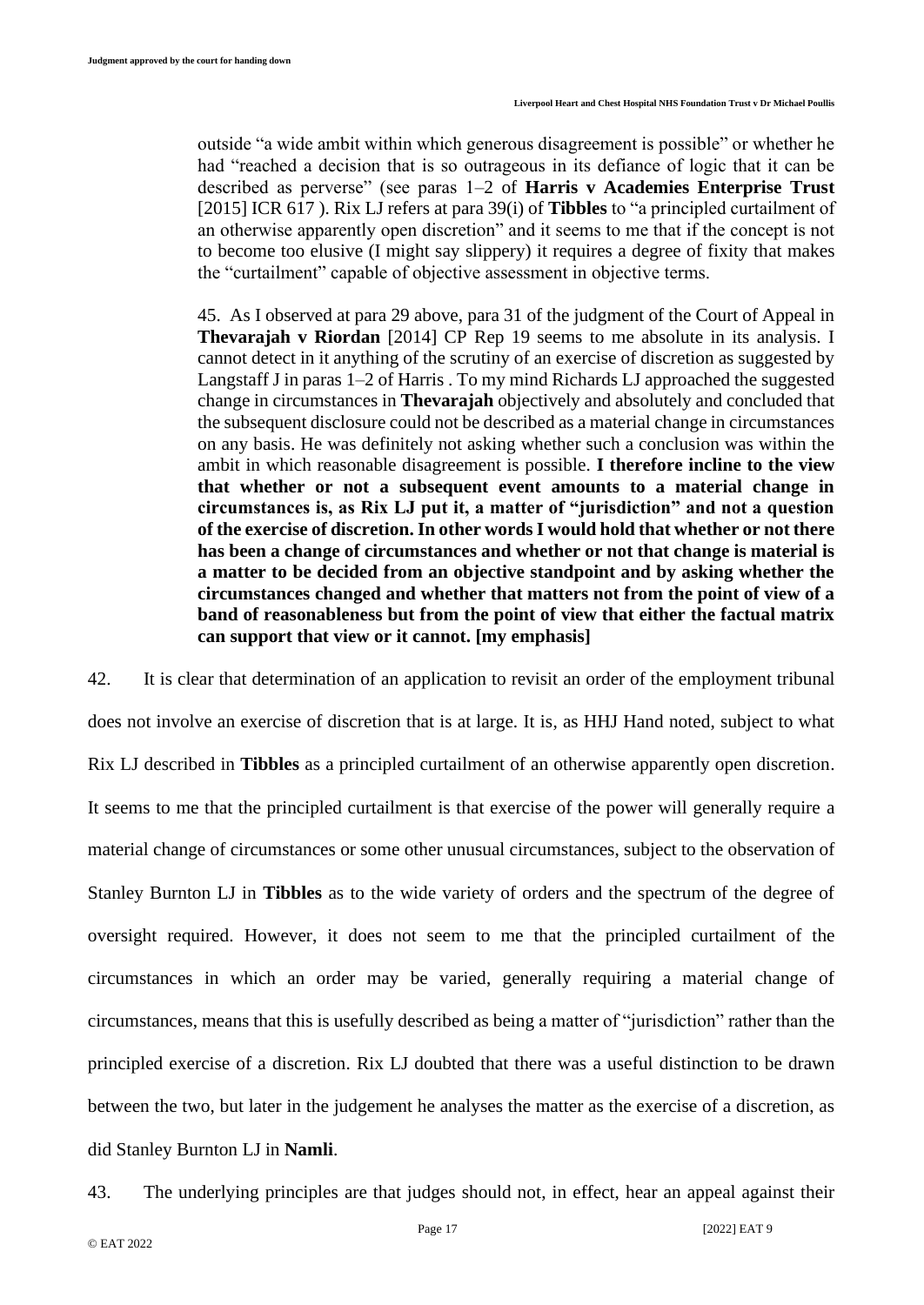own decisions, or those of a judge at an equivalent level, and that there should be finality in litigation so that, particularly where a party has taken significant steps and/or expended costs in reliance on an order, they should not find that it has been altered absent a material change in circumstances. If, objectively, there has been no change of circumstances it clearly would be an erroneous exercise of discretion to vary an order on the basis that there has been. However, whether a change of circumstances is material may depend very much on the history of the litigation. If a judge on appeal to the EAT considers that there had been a change of circumstances but would be inclined to conclude that it was not material, but accepts that there is room for a divergence of views and that the approach adopted by the employment judge did not fall outside the range of reasonable analysis, I find it hard to see how it would be correct for the EAT to intervene on the basis that the decision of the employment judge involved an error of law. However, for reasons I set out below, I have concluded that the matter does not require determination in this appeal. I mention my misgivings about this passage in **Serco** because it is so regularly quoted and may require consideration in an appropriate appeal, particularly as the comments appear to me to be obiter.

## **Conclusions**

44. Having considered the manner in which the decision to "cancel" the preliminary hearing was taken by the employment tribunal, the grounds of appeal, and the response, I accept that the appeal must be assessed on the basis that to vary the order of EJ Buzzard (that upon the respondent making an application cogently setting out their grounds there would be a preliminary hearing to determine the deposit order application) EJ Robinson would have had to decide that there had been a material change of circumstances, although I accept the claimant's contention that he would have been entitled to take into account the somewhat tentative nature of the order providing for such a preliminary hearing. I have concluded that it is clear from the reasons of EJ Robinson that the question of whether there had been a material change of circumstances was not considered by him. The claimant's contention is that it is implicit in the reasoning that EJ Robinson concluded that the increased clarity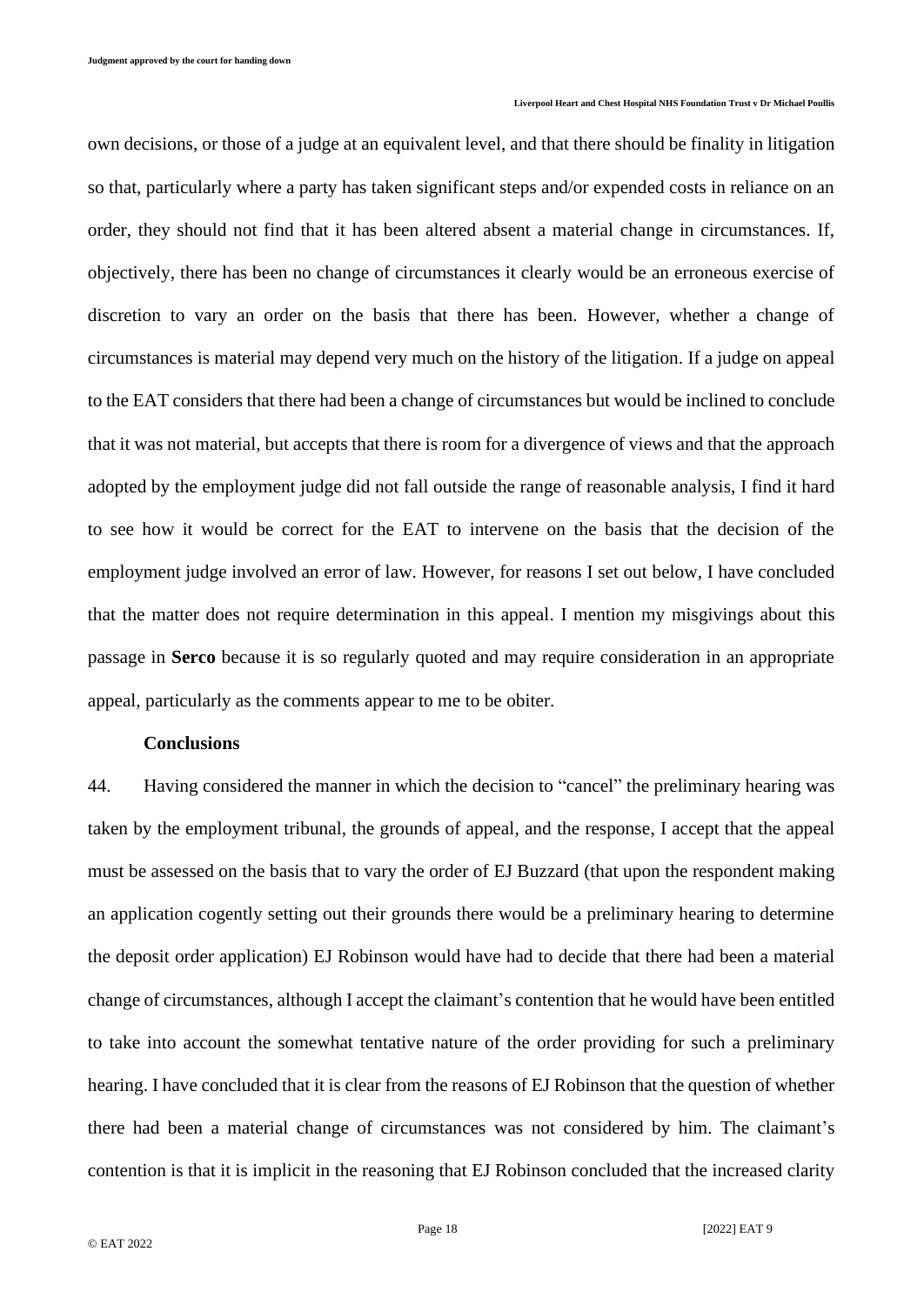of the claimant's pleaded case constituted the material change of circumstances. However, as is clear from the extracts quoted above, EJ Robinson concluded that while there was more detail in the later iterations, the essential basis of the claim had not materially changed. More importantly, EJ Robinson did not state this was the basis for revoking the order that there be a preliminary hearing. EJ Robinson concluded that the deposit order application did not have a reasonable prospect of success. If there was no material change in circumstances, that difference of opinion with that of EJ Buzzard could not be a material change of circumstance allowing for the cancellation of the preliminary hearing. In the absence of EJ Robinson identifying a material change in circumstances, I cannot see that the order that the preliminary hearing be cancelled can stand. The respondent should have had reasonable notice that consideration was being given to cancelling the fixing of a preliminary hearing to determine the deposit order application before the decision was taken. The respondent should have had an opportunity to make submissions before the employment tribunal made the decision, rather than merely having an opportunity to try to push back against a decision that had already been made.

45. I have next considered what should be the consequence of my determination. EJ Buzzard required that the respondent should write stating whether it wished to pursue the deposit order application and give cogent grounds in advance of any preliminary hearing. The respondent did not do so, merely indicating in the notes provided for the preliminary hearings before EJ Robinson that it intended to pursue such an application. Accordingly, I have decided that the matter should be remitted to the employment tribunal after which the respondent should, within 14 days of the seal date of the order allowing the appeal, write to the employment tribunal stating whether it intends to pursue the deposit order application and, if so, setting out concisely its cogent grounds for so doing. The respondent must have regard to the overriding objective and the admonition that the parties have not sufficiently done so previously in this litigation. The respondent should consider with care whether such an application is proportionate and, if so, whether it can be limited. Within 14 days of the receipt of any such application the claimant is to state whether it is contended that there has been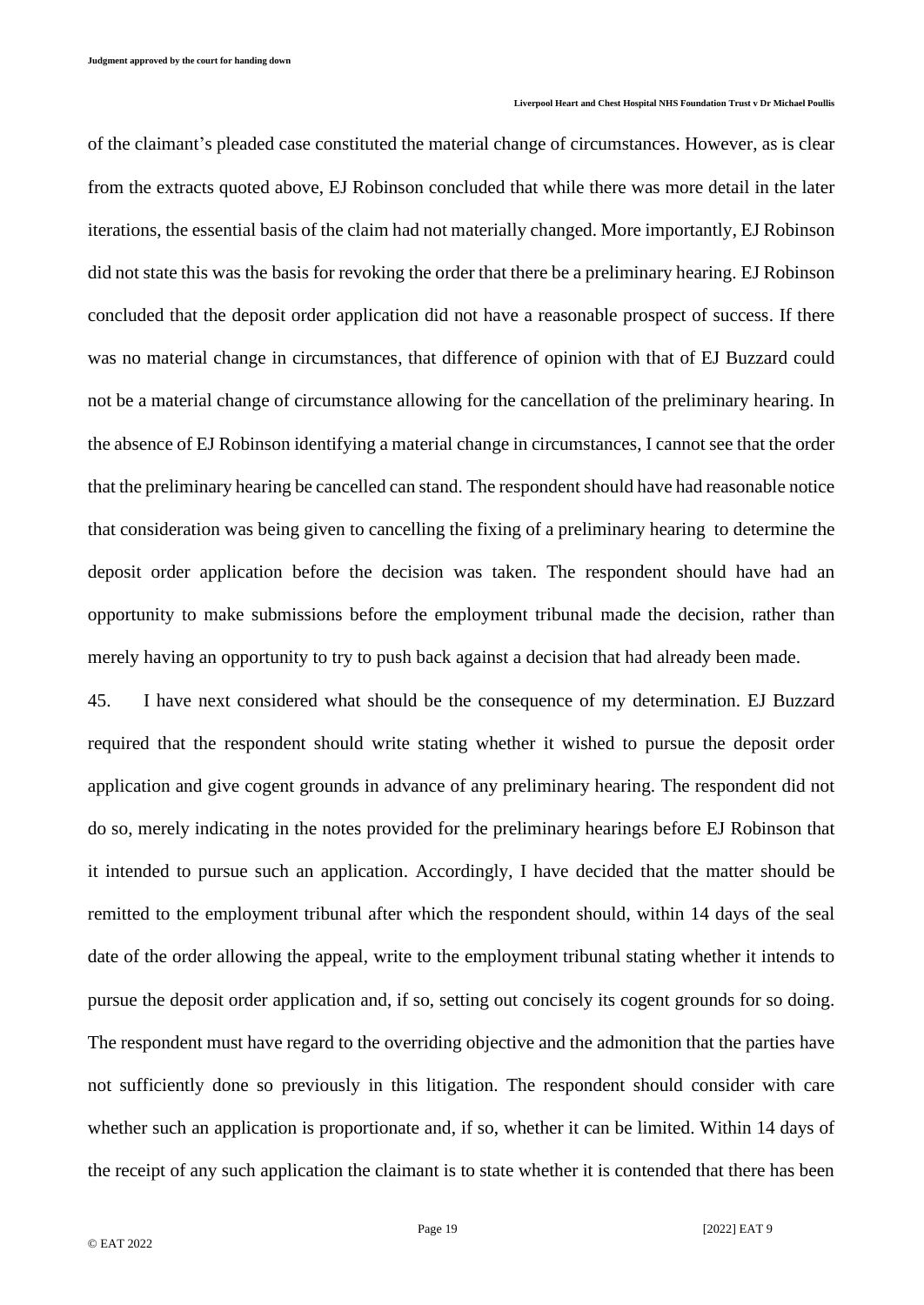a material change of circumstance that should result in a variation of the order of EJ Buzzard and, if so, state what it is asserted to be. Thereafter, if it is asserted that there has been a material change of circumstances an employment judge can determine whether that is the case and whether it is still appropriate to fix a preliminary hearing to consider the deposit order application. If it is not asserted that there has been a material change in circumstances a preliminary hearing to consider deposit order application will necessarily have to be fixed. Having had regard to the very clear views expressed by EJ Robinson as to the merits of the deposit order application, I consider that it would be inappropriate for him to deal with either the question of whether there has been a material change of circumstances or to consider any deposit order application. Other than that, I consider that the allocation of an employment judge to deal with the remainder of case management and the hearing of the claim will be a matter for the Regional Employment Judge.

46. This case provides another example of problems that can arise where a preliminary hearing is fixed on the basis that there may be applications that merit consideration at such a hearing. At a preliminary hearing for case management it may be too early properly to determine whether a preliminary hearing will be in accordance with the overriding objective. Too commonly a preliminary hearing is fixed by one employment judge when it is not yet clear whether it is appropriate, leaving the judge at the preliminary hearing with no choice but to go ahead and determine the matters that have been fixed, even if the employment judge is of the opinion having considered the material available more fully it is not a good idea, because a material change of circumstances cannot be pointed to that would permit revisiting the order of the judge who originally fixed the preliminary hearing. Where at a preliminary hearing for case management it appears that a future preliminary hearing may be appropriate, or that there are a number of applications that it may be appropriate to determine at such a preliminary hearing once pleadings have been finalised and/or the nature of the applications have been clarified, it may be appropriate to provisionally fix a preliminary hearing but to provide for the subsequent determination of whether the preliminary hearing will proceed and/or